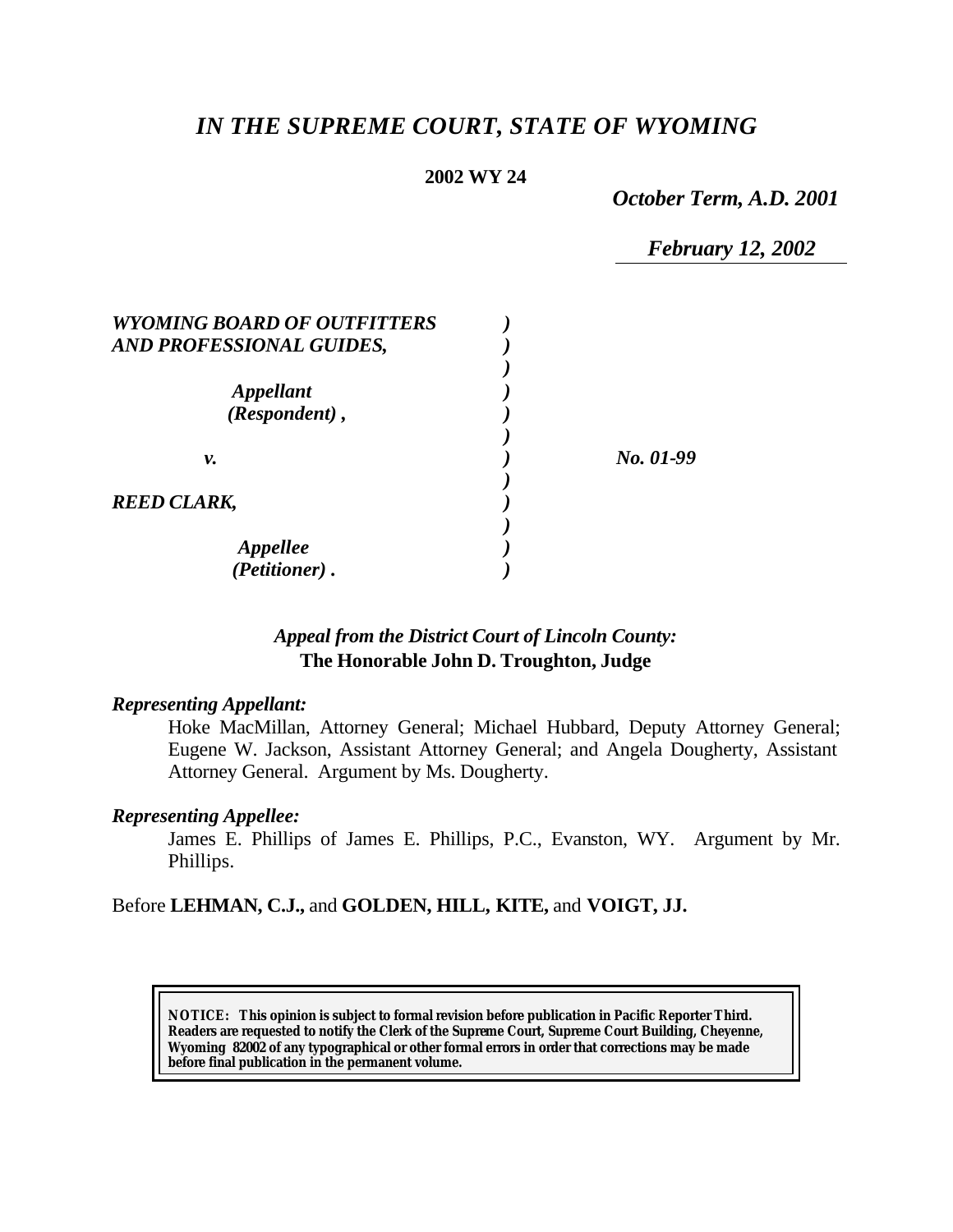# **LEHMAN, Chief Justice.**

[¶1] Appellant, the Wyoming Board of Outfitters and Professional Guides (Board), challenges an order of the district court reversing the Board's decision to deny a 1999 guide license to appellee, Reed Clark. Upon review, we dismiss this matter as we find it to be moot.

#### *ISSUES*

[¶2] The Board offers this statement of the issues:

I. Whether the Board was correct in denying Clark's application for a professional guide's license.

II. Whether the Board denied Clark his right to due process.

III. Whether the Board had to demonstrate that Clark breached the terms of his conditional license.

Clark states only a single issue on appeal as follows:

A. Did the district court correctly rule that the Appellant's decision to deny Appellee a professional guide's license was arbitrary, capricious, an abuse of discretion, and contrary to law.

# *FACTS*

[¶3] Clark has been involved in the outfitting and professional guide business in Wyoming since approximately 1984. During 1995, Clark's license to operate an outfitters business was revoked as a result of his conviction of a Lacey Act violation. Subsequently, in 1998, Clark applied for, and was conditionally granted, a professional guide license. Specifically, Clark agreed that he would only guide for Board approved outfitters and that should he be convicted of a crime within the following three-year period, he would voluntarily relinquish his guide license and waive any right to appeal or any hearing procedure.

[¶4] In October of 1998, Game Warden Duane Hyde received reports from citizens that Clark was guiding hunters into Wyoming from his residence just across the Idaho state line. Acting upon such reports, Hyde went to the area in question on October 20, 1998, and eventually made contact with Clark's group. Hyde checked the licenses of the two hunters with Clark and noted that neither hunter was wearing hunter orange as required. One of the hunters produced a hunter orange hat from his coat pocket and put it on, while the other hunter indicated that she had left a hunter orange item back on her horse. However, upon follow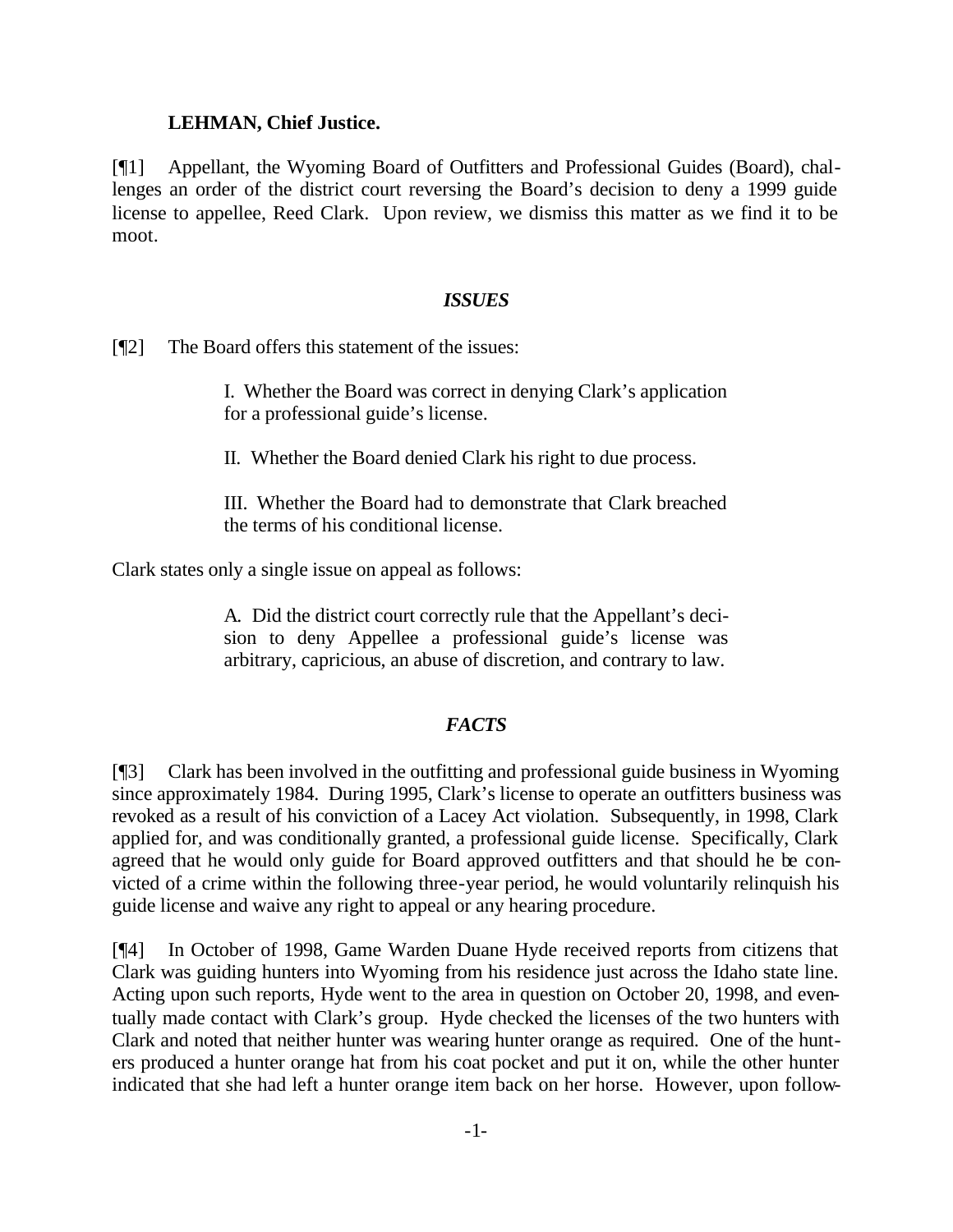up, this hunter had only a red and black plaid machinaw-type jacket. Hyde also checked Clark's guide license and found that the license had not been properly endorsed by the outfitter to whom Clark was purportedly contracted.<sup>1</sup> Hyde then confiscated Clark's license.

[¶5] Hyde additionally discussed the matter of Clark not having his license endorsed with Leonard Hysell, investigator for the Board. Hysell issued Clark a citation for this failure. A citation was also issued via mail to the hunter with Clark on October 20, 1998, not wearing hunter orange while hunting.

[¶6] On February 10, 1999, Clark applied for a 1999 guide license. After denial by the Board during its June 18, 1999 meeting, Clark then requested a hearing to challenge this determination. A contested case hearing was held on December 9, 1999, and the Board again denied Clark's application. Clark filed a petition for review in the district court, which, on April 12, 2001, entered an order reversing the Board's decision. This appeal followed.

# *STANDARD OF REVIEW*

[¶7] The standard of review for judicial review of agency action is set forth in Wyo. Stat. Ann. § 16-3-114(c) (LexisNexis 2001):

> (c) To the extent necessary to make a decision and when presented, the reviewing court shall decide all relevant questions of law, interpret constitutional and statutory provisions, and determine the meaning or applicability of the terms of an agency action. In making the following determinations, the court shall review the whole record or those parts of it cited by a party and due account shall be taken of the rule of prejudicial error. The reviewing court shall:

> > (i) Compel agency action unlawfully withheld or unreasonably delayed; and

> > (ii) Hold unlawful and set aside agency action, findings and conclusions found to be:

> > > (A) Arbitrary, capricious, an abuse of discretion or otherwise not in accordance with law;

l

<sup>1</sup> At the contested case hearing later held in this matter, Clark admitted through his own testimony that he was required to obtain the signature of his outfitter and brother, Dale Clark, on his license but that he failed to do so as of October 20, 1998. Clark also admitted that he had failed to obtain the signature of another outfitter, George Harold, as required concerning another license that had been issued to him by the Board.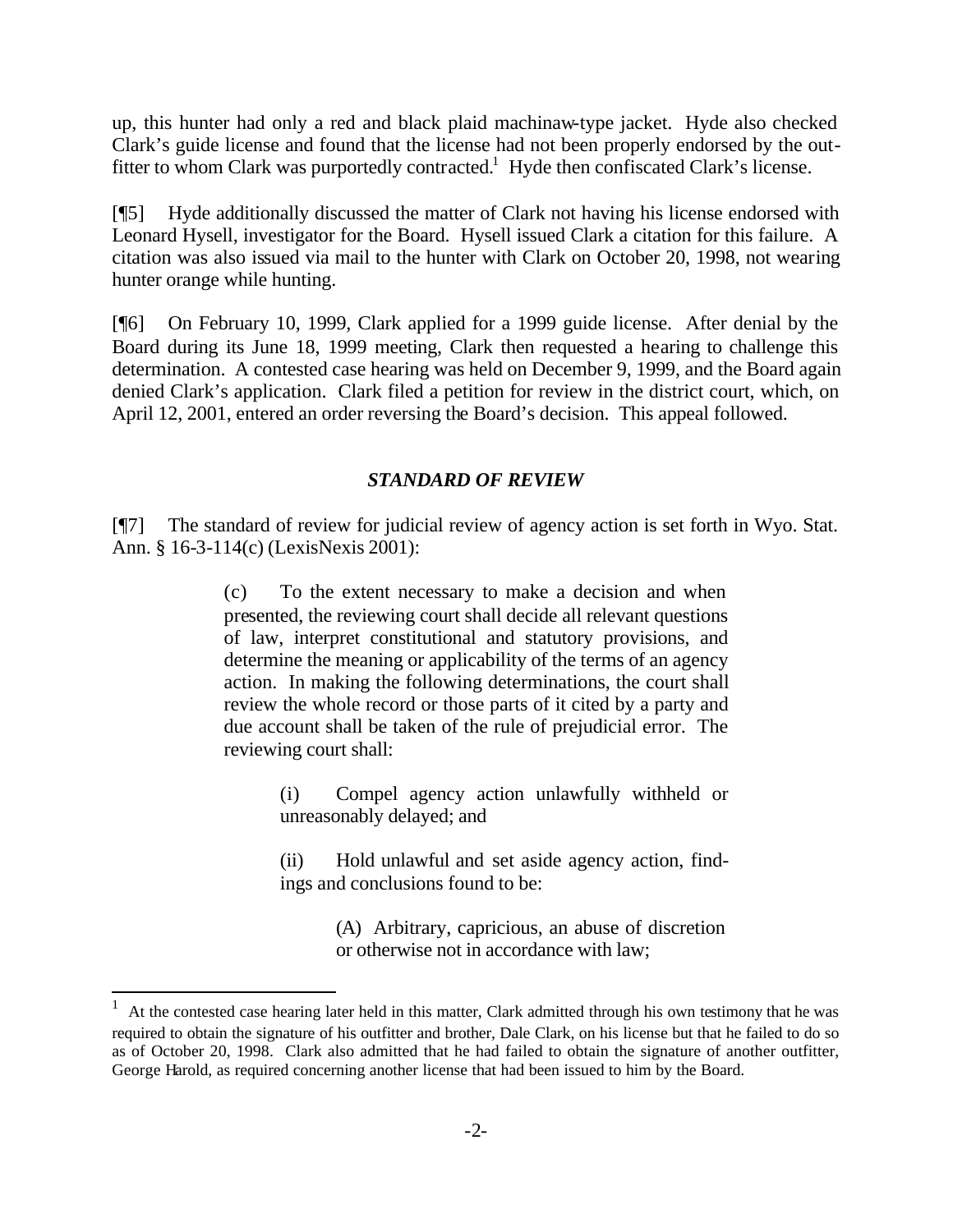(B) Contrary to constitutional right, power, privilege or immunity;

(C) In excess of statutory jurisdiction, authority or limitations or lacking statutory right;

(D) Without observance of procedure required by law; or

(E) Unsupported by substantial evidence in a case reviewed on the record of an agency hearing provided by statute.

*Board of Outfitters & Professional Guides* v. *Clark*, 2001 WY 78, ¶10, 30 P.3d 36, ¶10 (Wyo. 2001) (citing *Dorr v. Board of Certified Public Accountants,* 2001 WY 37, ¶8, 21 P.3d 735, ¶8 (Wyo. 2001)). *See also Billings v. Board of Outfitters & Guides*, 2001 WY 81, ¶10, 30 P.3d 557, ¶10 (Wyo. 2001).

[¶8] We must also defer to an agency's findings of fact if they are supported by substantial evidence. Substantial evidence is relevant evidence that a reasonable mind can accept as adequate to support an agency's conclusion. *Wyoming Board of Outfitters v. Clark*, ¶24 (citing *Colorado Interstate Gas Co. v. Dep't of Rev.*, 2001 WY 34, ¶8, 20 P.3d 528, ¶8 (Wyo. 2001)).

# *DISCUSSION*

#### *Mootness*

[¶9] We stated in the case of *Smith Keller & Associates v. Dorr*, 4 P.3d 872, 876 (Wyo. 2000) (citing *Bard Ranch Co. v. Frederick*, 950 P.2d 564, 566 (Wyo. 1997)):

> Our general law on justiciability provides that courts should not consider issues which have become moot. *Gulf Oil Corp. v. Wyoming Oil and Gas Conservation Comm'n*, 693 P.2d 227, 233 (Wyo. 1985). We do not decide cases when a decision will have no effect or pertains only to matters that might arise in the future. *McLain v. Anderson*, 933 P.2d 468, 472 (Wyo. 1997). A case is moot when the determination of an issue is sought which, if provided, will have no practical effect on the existing controversy. *Id.* Therefore, if events occur during the pendency of an appeal that cause a case to become moot or make determination of the issues unnecessary, we will dismiss it. *Id.*; *see also*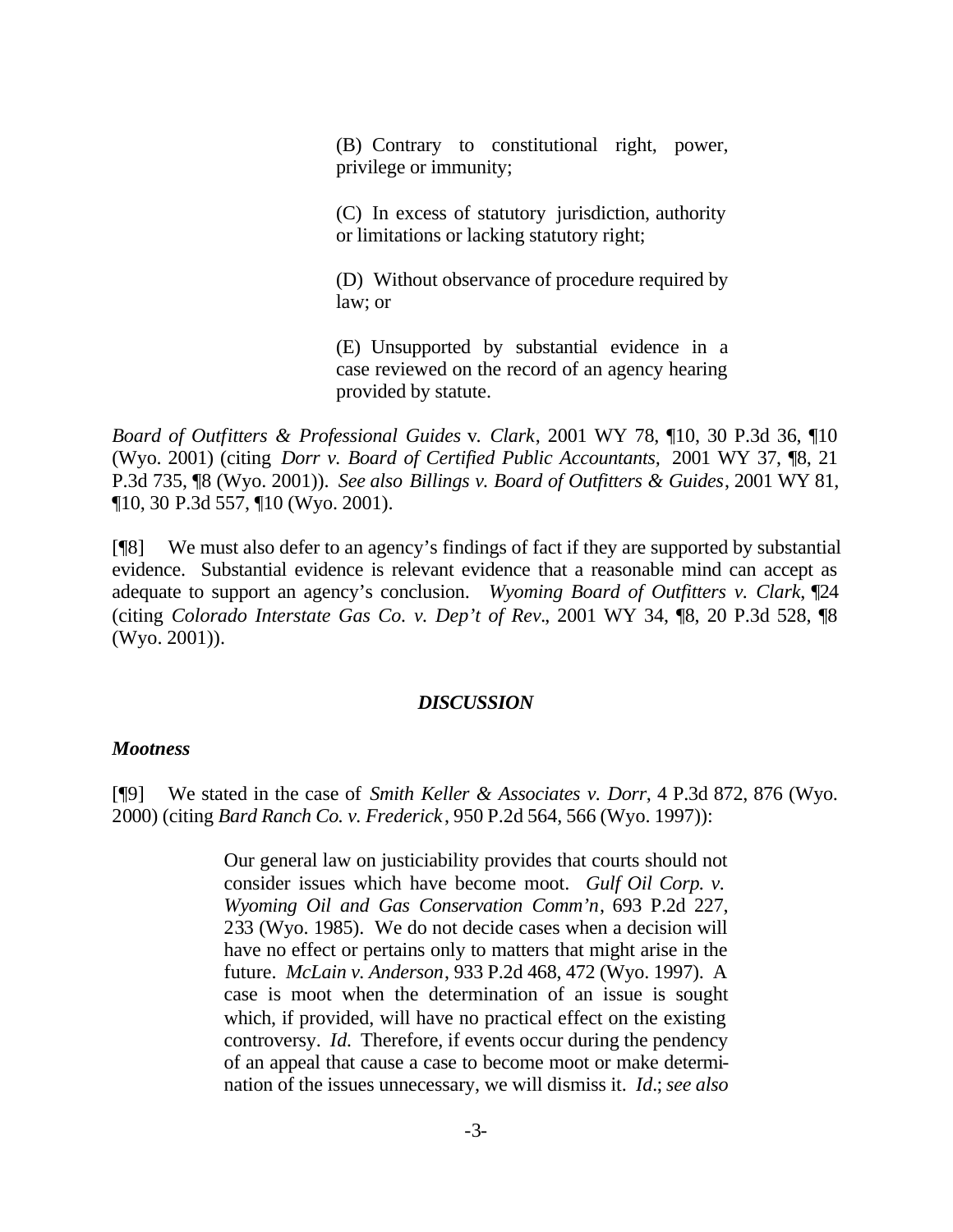*Rocky Mountain Helicopters, Inc. v. Air Freight, Inc.*, 773 P.2d 911, 924-25 (Wyo. 1989).

In *Sanchez v. State*, 982 P.2d 149, 150 (Wyo. 1999), we further elaborated that a case is moot when the matter upon which a determination is sought presents no actual controversy or when a decision can have no practical effect. We have also recognized the general rule that the issue of mootness constitutes a question of law and may be properly addressed by a court *sua sponte*. *Cooper v. Town of Pinedale*, 1 P.3d 1197, 1201 (Wyo. 2000) (citing, in part, *Fund for Animals v. Babbitt*, 89 F.3d 128, 132 (2ndCir. 1996)); *see also Northern Utilities, Inc. v. Public Service Comm'n*, 617 P.2d 1079, 1085 (Wyo. 1980).

[¶10] In this case, the Board asserts that it simply denied the 1999 application for licensure of Clark as a guide. Clark, in contrast, claims that the Board revoked a conditional existing license that had been issued to Clark. Indeed, as foundation for its decision, the lower court ruled in favor of the position asserted by Clark. However, we do not agree.

[¶11] The Board granted Clark a conditional 1998 license conditioned upon Clark's agreement that he would only guide for Board approved outfitters and that should he be convicted of a crime within the following three-year period, he would voluntarily relinquish his guide license and waive any right to appeal or hearing procedure. Hence, the granting of that 1998 license cannot be construed as the Board granting Clark a three-year conditional license.

[¶12] Wyo. Stat. Ann. § 23-2-414(b) (LexisNexis 2001) provides:

A license issued under this act is valid for the calendar year in which issued and shall expire on December 31 of that year unless earlier expiring pursuant to W.S. 23-2-412(b) or otherwise suspended or revoked.

As we recently enunciated in *Billings*, ¶24:

It is well established that:

An administrative agency is limited in authority to powers legislatively delegated. "Administrative agencies are creatures of statute and their power is dependent upon statutes, so that they must find within the statute warrant for the exercise of any authority which they claim." *Amoco Production Co. v. State Bd. of Equalization*, 12 P.3d 668, 673 (Wyo. 2000) (citations omitted). "An agency is wholly without power to modify, dilute or change in any way the statutory provisions from which it derives its authority." *Platte Development Co. v. State, Environmental Quality Council*, 966 P.2d 972, 975 (Wyo. 1998). Thus administrative agencies are bound to comply with their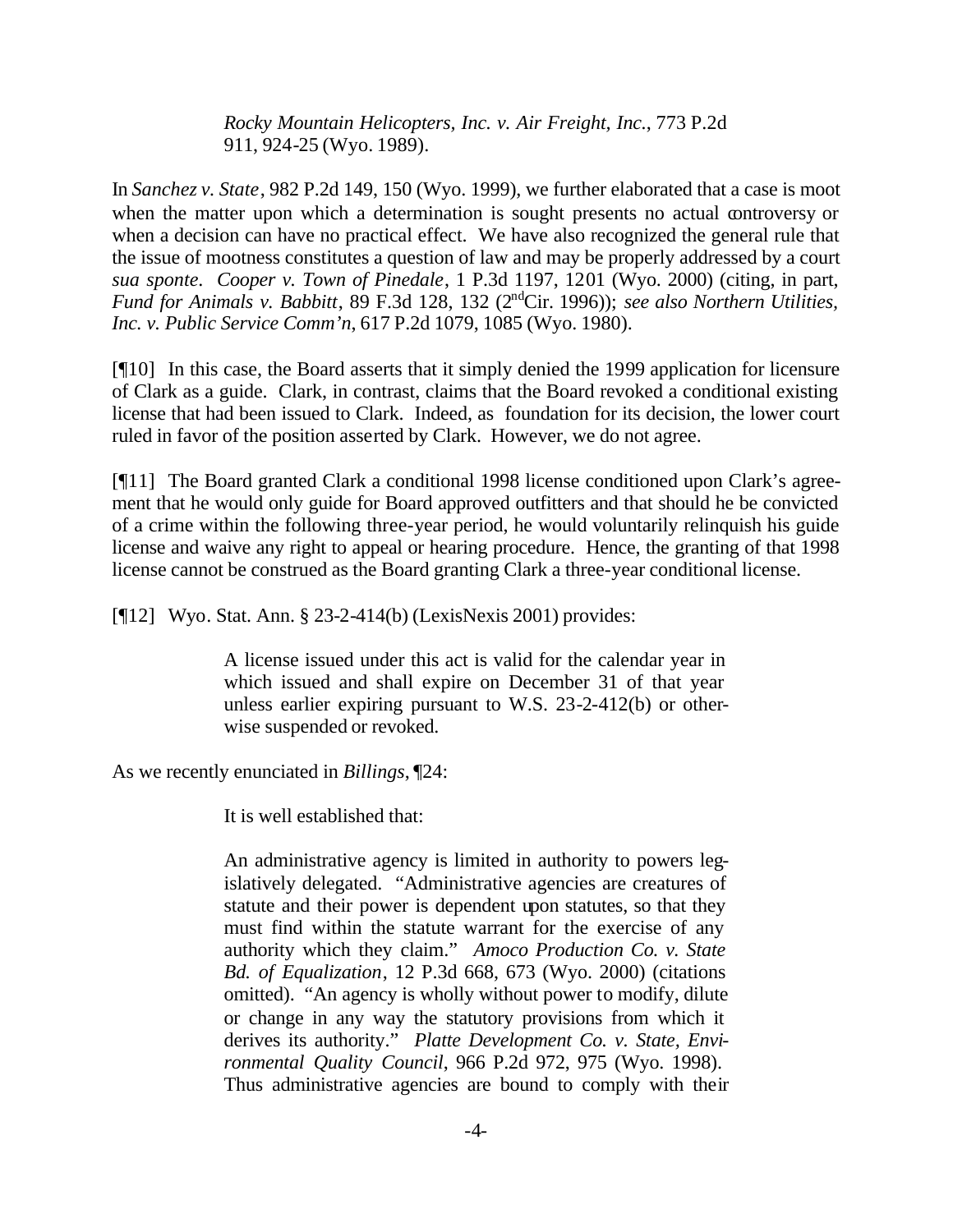enabling statutes. *Sears v. Romer*, 928 P.2d 745, 751 (Colo.App. 1996).

[¶13] Accordingly, the Board is expressly limited to granting a guide license for a period of no more than a one-year period ending on December 31 of the applicable year unless it expires earlier by its limited conditions or is suspended or revoked at an earlier date. The Board is expressly prohibited from granting Clark a three-year conditional license even if it desired to do so.

[¶14] Moreover, this conclusion is supported by the fact that Clark made his application for a 1999 license with the Board which is the very subject of this appeal. Clearly, Clark understood that he was required to make a yearly request for a guide license from the Board but that conditions to the issuance of such license, if it were granted by the Board over a threeyear period beginning in 1998, would be that he agree that he would only guide for Board approved outfitters and that should he be convicted of a crime within these years, he would voluntarily relinquish his guide license and waive any right to appeal or hearing procedure.<sup>2</sup>

[¶15] Any determination by this court relating to the bases upon which the Board denied the 1999 license is moot in that it would be wholly ineffectual and of no practical effect. Indeed, if this court were to rule that Clark should not have been denied his 1999 guide license, this determination would be completely inconsequential as the issuance of this license approximately two years after the 1999 year has ended would be of no practical value to Clark. Similarly, if this court were to uphold the Board's action in denying Clark his 1999 guide license and reverse the ruling made by the district court, such would be equally of no worth at this late date.

[¶16] However, this court by way of direction must reiterate its determination expressed recently in the case of *Board of Outfitters & Professional Guides v. Clark*, 2002 WY 78. We do not agree with the district court's conclusion that the Board is so hobbled by statute that it must issue a guide license so long as the applicant is 18 years old and employed by a licensed outfitter, without regard for any facts or circumstances including the applicant's history of performance under licenses issued by the Board. Upon exploration of the language contained within all the statutes pertaining to the purposes and powers of the Board with respect to issuing licenses, we emphasize that the Board is empowered to consider the applicant's past history to ensure that the applicant possesses the necessary qualifications to ensure compliance with those requirements and obligations expressed by applicable state statute and those rules and regulations properly promulgated by the Board in making its determination to grant, deny, or limit the issuance of a license.

l

<sup>2</sup> This conclusion is further supported by the case caption of this action used by the Board which clearly specifies that it involved the matter of the application of Clark for a 1999 guide license. The notice given to Clark by the Board as to the bases for its denial of the 1999 application which prompted this case is also so limited.